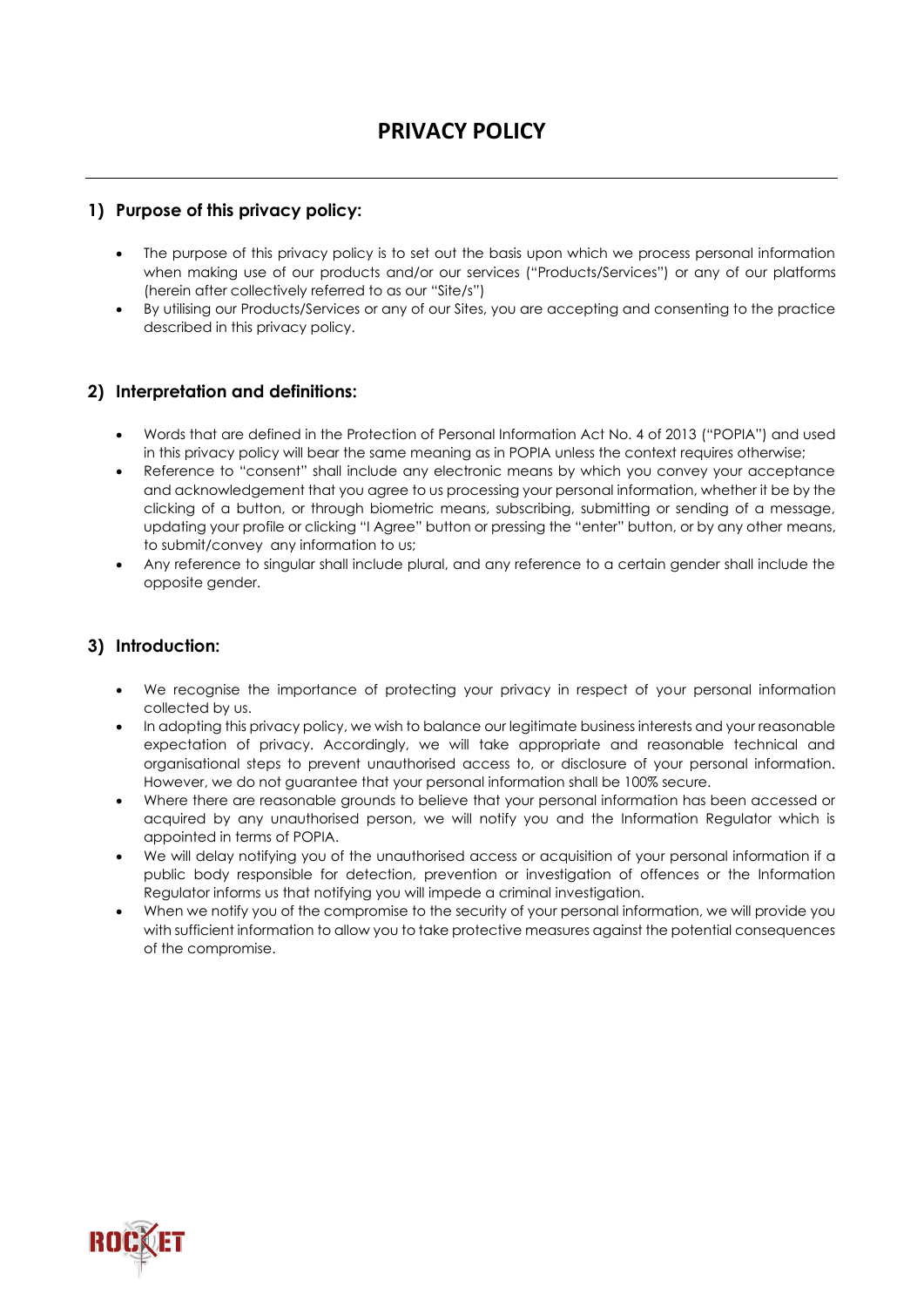# **4) Consent:**

- By continuing to use our Products/Services and/or our Site:
	- You agree to the terms set out in this privacy policy. If you do not agree with this privacy policy, please do not continue to use our Products/Services and/or our Site and/or the Products/Services provided by any of our partners; and
	- You agree that we may process your personal information for, amongst other things, (i) the purposes of providing you with access to our Products/Services, our Site; and (ii) for any other purposes set out in this privacy policy.

# **5) Variation of privacy policy:**

We reserve the right to vary the terms of this privacy policy. We will notify you of any such change and give you an opportunity to review the revised policy before you choose to continue to make use of our Products/Services and/or our Site. It is your responsibility to familiarise yourself with the most recent version of this privacy policy each time you access our Products/Services and/or our Site and before you elect to continue to make use of our Products/Services and/or our Site.

## **6) What type of personal information do we process:**

The personal information that we may process includes information necessary for us to provide you with the Products/Services and to protect and ensure our legitimate business interests. This may include all of the categories of personal information listed in POPIA, and amongst other, include at least all of the following information: -

- **Information and content you provide.** We collect the consent, communications and other information you provide when you use our Products/Services, including when you sign up for an account, create or share content, and message or communicate with us via our Site or via any other means. Our systems automatically process content and communications you and others provide to analyse context and what's in them for the purposes described below. We specifically process your name and identity number, e-mail and physical addresses, postal address, contact information, information relating to your race, gender, and age, and such other information regarding yourself and/or your views if you choose to share same via our Site;
- **Your usage.** We collect information about how you use our Products/Services and/or our Site, such as the types of content you view or engage with; the features you use; the actions you take; the accounts you interact with; and the time, frequency and duration of your activities. For example, we log when you're using and have last used our Products/Services and/or our Site, and what posts, pages and other content you view on our Site. We also collect information about how you use certain features of our Products/Services and/or our Site;
- **Device Information.** As described below, we collect information from and about the computers, phones, connected TVs and other web-connected devices you use that integrate with our Site, and we combine this information across different devices you use. For example, we use information collected about your use of our Products/Services and/or our Site on your phone to better personalize the content (including ads) or features you see when you use our Products/Services on another device, such as your laptop or tablet, or to measure whether you took an action in response to an advertisement we showed you on your device. Information we may obtain from these devices include:
	- Device attributes: information such as the operating system, hardware and software versions, battery level, signal strength, available storage space, browser type, app and file names and types, and plugins.
	- Device operations: information about operations and behaviours performed on the device, such as whether a window is foregrounded or backgrounded, or mouse movements (which can help distinguish humans from bots).

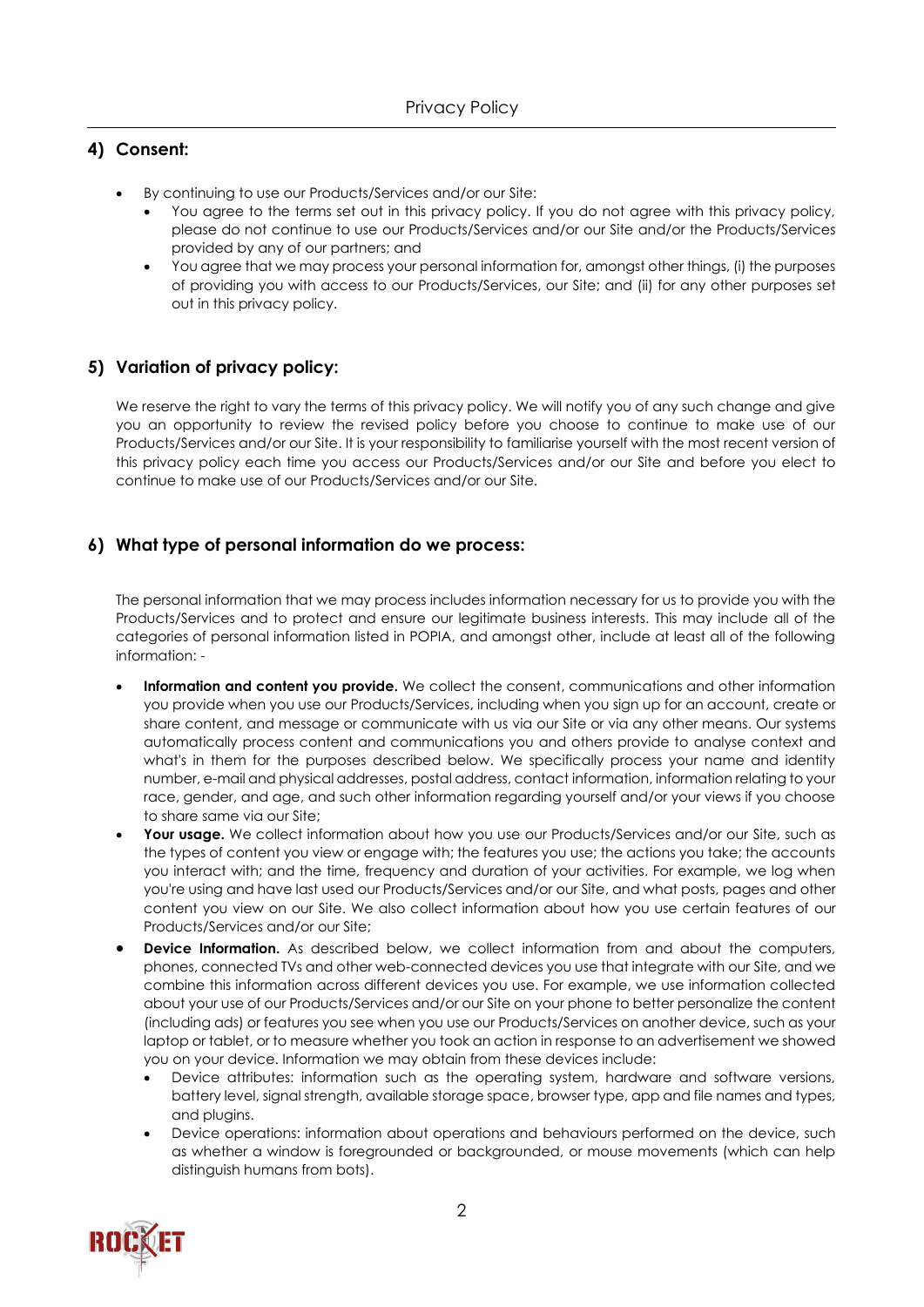- Identifiers: unique identifiers, device IDs, and other identifiers, such as from services, apps, pages or accounts you use, or other identifiers unique to us or our Products/Services associated with the same device or account.
- Device signals: Bluetooth signals, and information about nearby Wi-Fi access points, beacons, and cell towers.
- Data from device settings: information you allow us to receive through device settings you turn on, such as access to your GPS location, camera or photos.
- Network and connections: information such as the name of your mobile operator or ISP, language, time zone, mobile phone number, IP address, and connection speed and, in some cases, information about other devices that are nearby or on your network, so we can do things like help you stream content to or through all your devices.
- Cookie data: data from cookies stored on your device, including cookie IDs and settings.
- Information from partners. Advertisers, Site developers, and publishers can send us information through, including our social plug-ins, such as our APIs. These partners provide information about your activities on our Site, including information about your device, websites you visit, purchases you make, the advertisements you see, and how you use their services. Whether or not you have an account with us or are logged into our Site. For example, a partner could use our API to tell us what pages you viewed, or a business could tell us about a purchase you made in its store. We also receive information about your online and offline actions and purchases from third-party data providers who have the rights to provide us with your information.
- Partners receive your data when you visit or use their services or through third parties they work with. We require each of these partners to have lawful rights to collect, use and share your data before providing any data to us.
- We will limit the types of personal information processed to only that to which you have given your consent and which is necessary for our legitimate business interests, or as allowed by law.

#### **7) When will we process your personal information:**

- Personal information may be processed by us when:
	- You visit, browse, register, subscribe and/or apply for and use our Products/Services and/or our Site;
	- You register to receive any notifications from us in respect of our email authentication service and/or our text message authentication service;
	- We carry out research; and
	- When or if required by law; and
	- When and if it is in your best interest.
- You acknowledge that all personal information processed by us may be stored by us and used, inter alia, for any of the purposes, but not exclusively, listed in clause 8 below.

#### **8) How do we use your personal information:**

- We may use your personal information:
	- to deliver our Products/Services, including to personalise features and content (such as services, products and advertisements) and make suggestions for you (such as pages, services and information you may be interested in or topics you may want to follow) on or about our Products/Services or on our Site. To create personalised content that are unique and relevant to you, we use your connections, preferences, interests and activities based on the data we collect and learn from you and others (including any data with special protections you choose to provide); how you use and interact with our Site; and the people, places, or things you're connected to and interested in, on and off our Site.
	- to develop, test and improve our Products/Services and/or our Site, including by conducting surveys and research, and testing and troubleshooting new products and services and features.
	- to select and personalise advertisements, offers and other sponsored content that we show you;

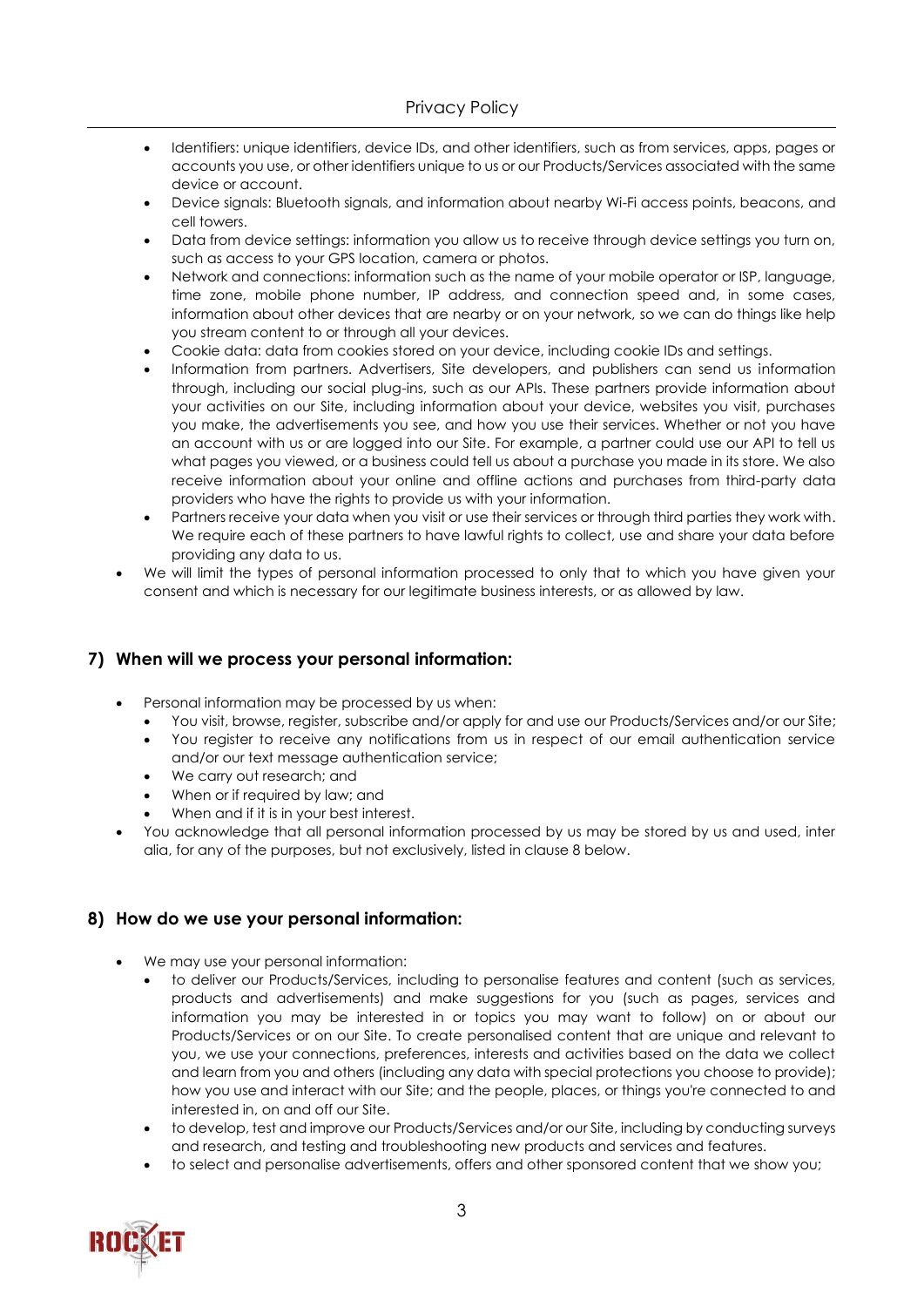- to provide measurement, analytics, and other business services. We use the information we have (including your activity off our Products/Services, such as the websites you visit and advertisements you see) to help advertisers and other partners measure the effectiveness and distribution of their advertisements and services, and understand the types of people who use their services and how people interact with their websites, apps, and services.
- to promote safety, integrity and security. We use the information we have to verify accounts and activity, combat harmful conduct, detect and prevent spam and other bad experiences, maintain the integrity of our Products/Services, and promote safety and security on and off of our Products/Services. For example, we use data we have to investigate suspicious activity or violations of our terms or policies;
- to communicate with you. We use the information we have to send you marketing communications, communicate with you about our Products/Services, and let you know about our policies and terms. We also use your information to respond to you when you contact us;
- Research and innovate for social good. We use the information we have (including from research partners we collaborate with) to conduct and support research and innovation on topics of general technological advancement of our Products/Services.
- For helping us in any future dealings with you; and
- For any other purpose as legally authorised to do and as is allowed by law.

#### **9) Where we store your personal information**

- All of the information you provide to us is stored manually, and/or on our secure cloud based platform and/or servers operated, maintained and protected in the Republic of South Africa (RSA);
- The information that we collect from you may also be transferred to, and stored at, a destination outside the RSA ("RSA"). It may also be processed by staff operating outside the RSA who work for us or for one of our suppliers, content providers or service providers. Such staff may be engaged in, among other things, the fulfilment of our obligations towards you, the processing of your payment details and the provision of support Products/Services. We will take all steps reasonably necessary to ensure that the information is treated securely and in accordance with this privacy policy, and that said destination's data protection legislation is similar to POPIA, and if such destination's data protection legislation is not similar to POPIA, then we shall only transfer your personal information with your consent, or if we are required by law to do so, or under an agreement with the relevant receipt in such destination whereby we ensure that adequate safeguards are put in place to ensure the protection of your personal information;
- Where we have given you (or where you have chosen) a password which enables you to access certain parts of our Site (login facility), you are responsible for keeping this password confidential. We ask you not to share a password with anyone. Should you share your password with anyone, you indemnify us against any damages or third party claims which resulted from said sharing;
- Records of the personal information will not be retained for longer than is necessary for operational or archiving purposes, unless retention of record is required or authorised by law. Records of the information may be retained for periods in excess of those contemplated for historical, statistical or research purposes. This will be subject to us establishing appropriate safeguards (which can include de-identifying the records) against the records being used for any other purpose;
- Unfortunately, the transmission of information via the internet is not completely secure. We will use appropriate and reasonable technical and organisational measurements to protect the information, we cannot however guarantee the security of your data transmitted to our Site or to any other location by electronic means. Any transmission is at your own risk. However, once we have received the information, we will use appropriate and reasonable technical organisational measurements to try and prevent unauthorised access.

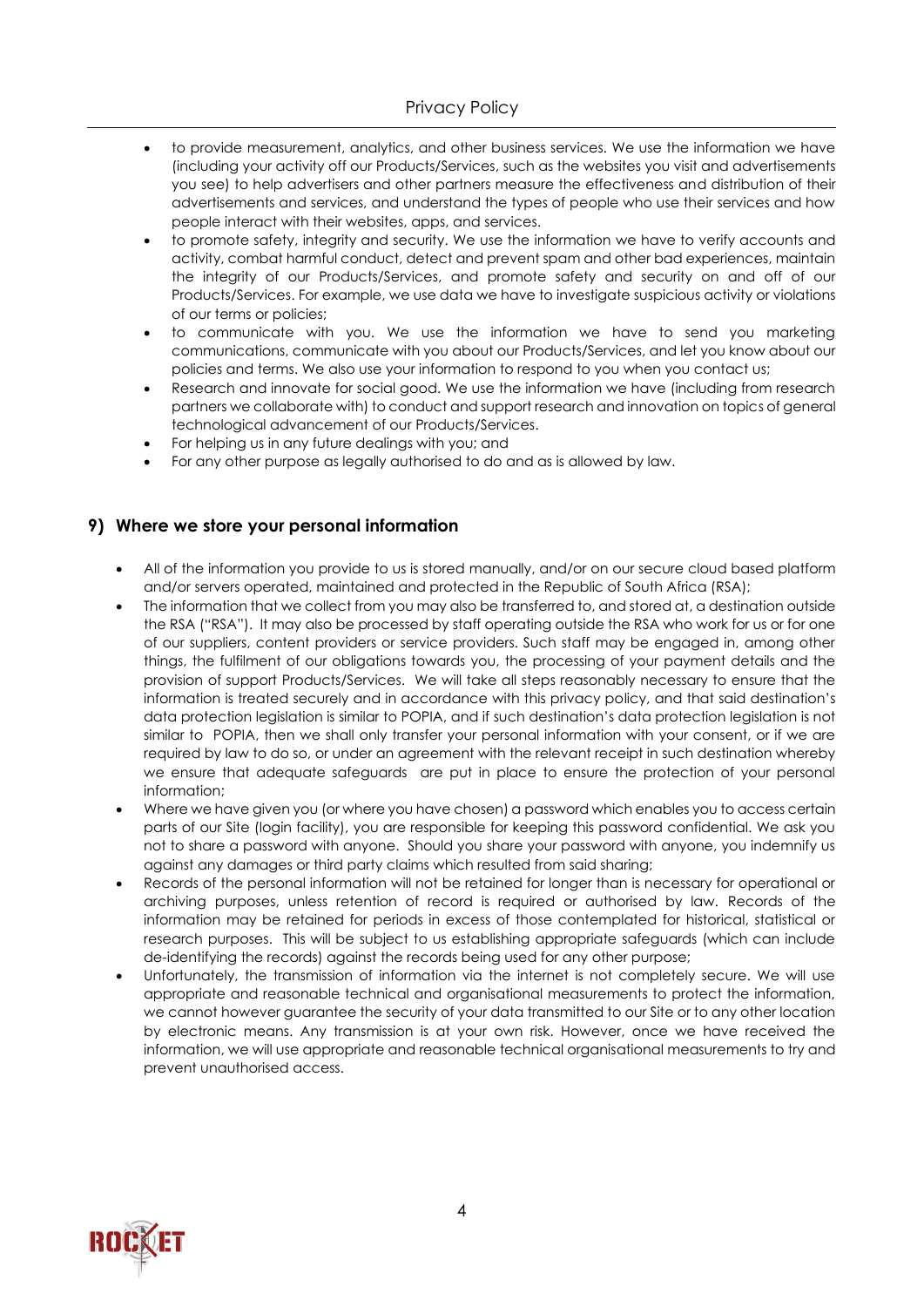## **10)Sharing of your personal information:**

- We will not disclose any of your personal information to any person, except when we have your consent and/or permission to do so or where we are required to do so in terms of law or if same is in your best interest;
- You agree that your personal information may be shared:
	- to our holding companies, subsidiary companies, agents, advisers, partners, service providers and suppliers, or in the event of a change control if the ownership or control of all or a part of our Products/Services changes, we may transfer your information to such new owner.
	- where the law requires that we disclose your personal information to a party, and where we have reason to believe that a disclosure of personal information is necessary to identify, contact or bring legal action against a party who may be in breach of the terms or may be causing injury to or interference with (either intentionally or unintentionally) our rights or property, other users, or anyone else that could be harmed by such activities, or where the disclosure of your personal information would be in your best interest.

# **11)Your rights:**

- You have the right to, in accordance with these terms, request that we correct, destroy or delete any of your personal information that we have processed on our Products/Services and/or our Site. The personal information that you may request us to correct, destroy or delete is personal information that has been processed in accordance with these terms that is inaccurate, irrelevant, excessive, out of date, incomplete, misleading, obtained unlawfully or that we are no longer authorised to retain.
- **You have the right** to withdraw your consent for us to process your personal information at any time. The withdrawal of your consent can only be made by you on the condition that the withdrawal of your consent does not affect the processing of your personal information before the withdrawal of your consent; or that the withdrawal of your consent does not affect the processing of your personal information if the processing is in compliance with an obligation imposed by law on us; or that the withdrawal of your consent does not affect the processing of your personal information where such processing is necessary for the proper performance of a public law duty by a public body; or that the withdrawal of your consent does not affect the processing of your personal information as required by law; or that the withdrawal of your consent does not affect the processing of your personal information as required to finalise the performance of a contract in which you are a party; or that the withdrawal of your consent does not affect the processing of your personal information as required to protect your legitimate interests or our own legitimate interests or the legitimate interests of a third party to whom the information is supplied.
- **You have the right** to object to the processing of your personal information at any time, on reasonable grounds relating to your particular situation, unless the processing is required by law. You can make the objection if the processing of your personal information is not necessary for the proper performance of a public law duty by a public body; or if the processing of your personal information is not necessary to pursue your legitimate interests, our legitimate interests or the legitimate interests of a third party the information is supplied to.
- **You have the right** to object to the processing of your personal information, at any time, if the processing is for purposes of direct marketing other than direct marketing by means of unsolicited electronic communications and you have not given your consent for that processing.
- **You have the right** to not have your personal information processed for purposes of direct marketing by means of unsolicited electronic communications from third parties unknown to you.
- **You have the right** to submit a complaint to the Information Regulator regarding an alleged interference with the protection of personal information processed in accordance with these terms. The Information Regulator's contact details are published by the government from time to time in terms of POPIA. When they are published POPIA places a duty on us to inform you what those contact details are and we will do so via our Products/Services and/or our Site.
- You have the right to institute civil proceedings regarding an alleged interference with the protection of your personal information processed in accordance with these terms.